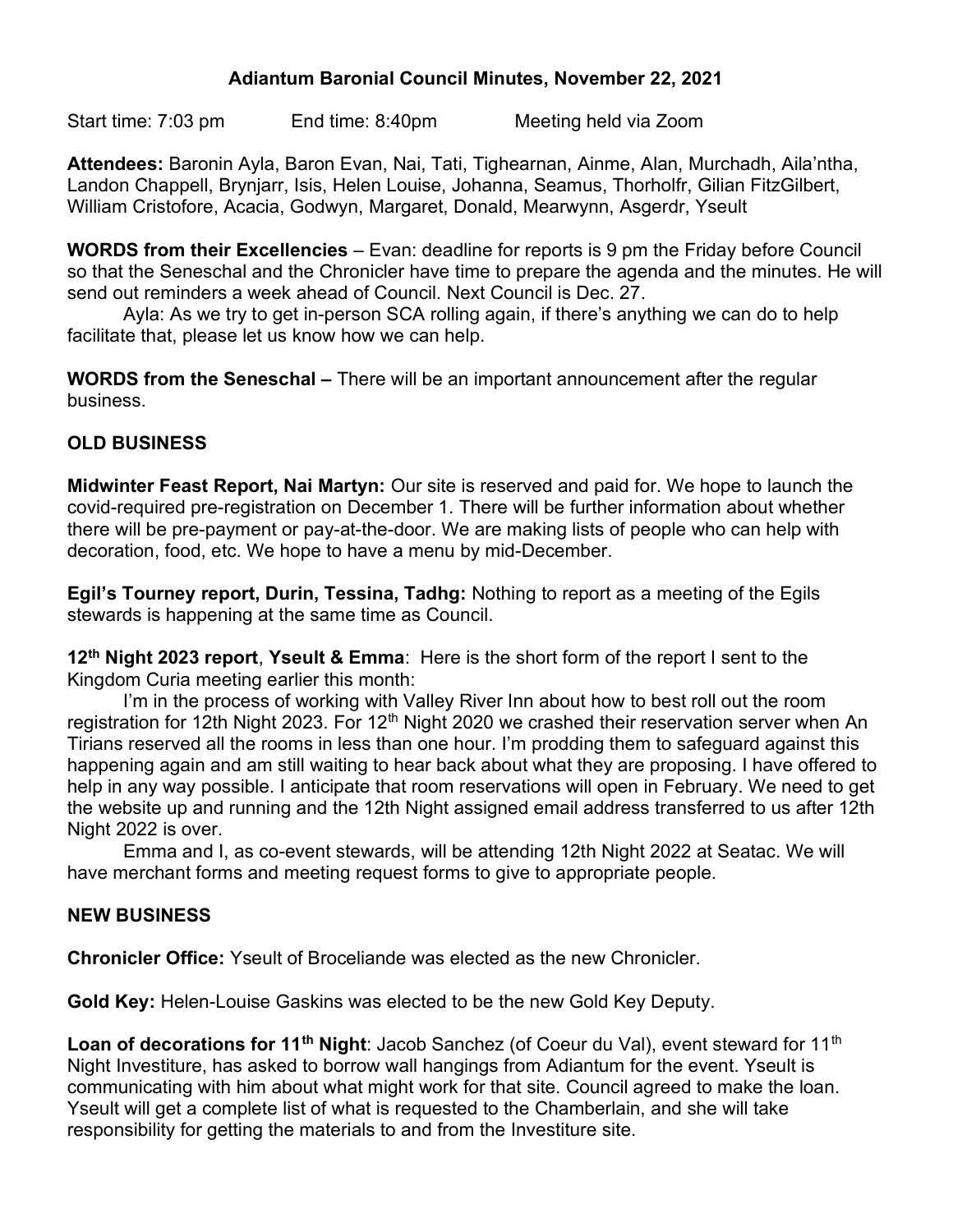### OFFICER REPORTS

Arts & Sciences, Ail'antha of William's Keep: We continue to hold meetings on alternate Tuesdays, via Zoom. Working toward holding in person A&S meetings with Zoom at the same time after the new year.

Chamberlain, Brynjarr Olfuss: Nothing significant to report. No changes.

#### Chatelaine, Johanna Trewpeny: Ahoy and greetings!

October/November has been exceptionally active for the Chatelaine who has been working with people on the gold key pare down project. We have currently sorted through the entirety of the gold key left to us after Alys' many hard-working years of service to create categories like "tunics, pants, full length items, kids, etc. We are currently sorting in the 'safe around fires' and 'indoor only' categories.

I had many offers of assistance since August, which were highly appreciated, but due to schedules, COVID closures and having had a new Gold Key person step up, we ended up being a small but mighty band in shifts. I want to especially mention those who have worked hard on this project: Baroness Yseult, Her Ladyship Gabrielle D'arci, Celeste, Lishka, and the aspirant to carry on Alys' mission of "clothing every body at an event in something better looking than jeans and a tshirt"….. Helen-Louise!

Considering the 'new officers/deputies' usually happens first ,some of this will likely have already been covered, but if I can't get online due to weather you can read it during that process. I wanted it in the official Chatelaine's report as well.

Helen-Louise is a skilled general when it comes to diagnosing fabric! She is thrift-store savvy and has historical garb research in her head, on her family and even pictures on her phone of research for her next project. Our garb will not only get repaired and updated but will be safer around campfires. She is confident in systemizing, updating and even storing the Gold Key! Oh ye Chamberlains proclaim her worth!

She has been involved with the Arts and Sciences crew since just before COVID shutdowns when they came to our area. She has plans for demos of arts and sciences combined with gold key. She even has a crew of her own that she brings along and is confidently planning ways to make Gold Key something others in the Barony can help her with at bigger events so that shifts can happen and no one misses out. We are very blessed!

As we update/ upgrade the Loaner Garb, we ask that if you are getting rid of any nonflammable garb please consider donating it to Gold Key. It doesn't have to be at your current level of excellence, it just has to be an "attempt". While the final numbers of Garb sets are yet to be tallied we can see some new non-flammable things will need making.

If you have fabric that isn't good enough for your own garb but won't endanger someone around a campfire - avoiding serious polyester- more tabards and tunics are in the plans.

I have put in a request for an increased budget for beginning bits and pieces, but during this overhaul the new Gold Key may need to ask Council for dispensation to fill any gaps we find we can't fill with the current garb.

I have also heard back from two of the persons who filled out the Newcomer Surveys and received my chatty information email. Yay for communication!

Chronicler, Yseult: I took minutes at the October Baronial Council meeting (Oct. 25) and posted them to the Files section of the Barony's Facebook Discussion group Oct. 25 and sent them to the Web Minister for posting.

I published a BiCranial Bear for November to support the efforts of the Arts & Sciences Officer who held a round table discussion (Nov. 9) about Competitions led by Master Hrodr-Navar. It included a copy of his article on how to use the internet for research and several pages of links to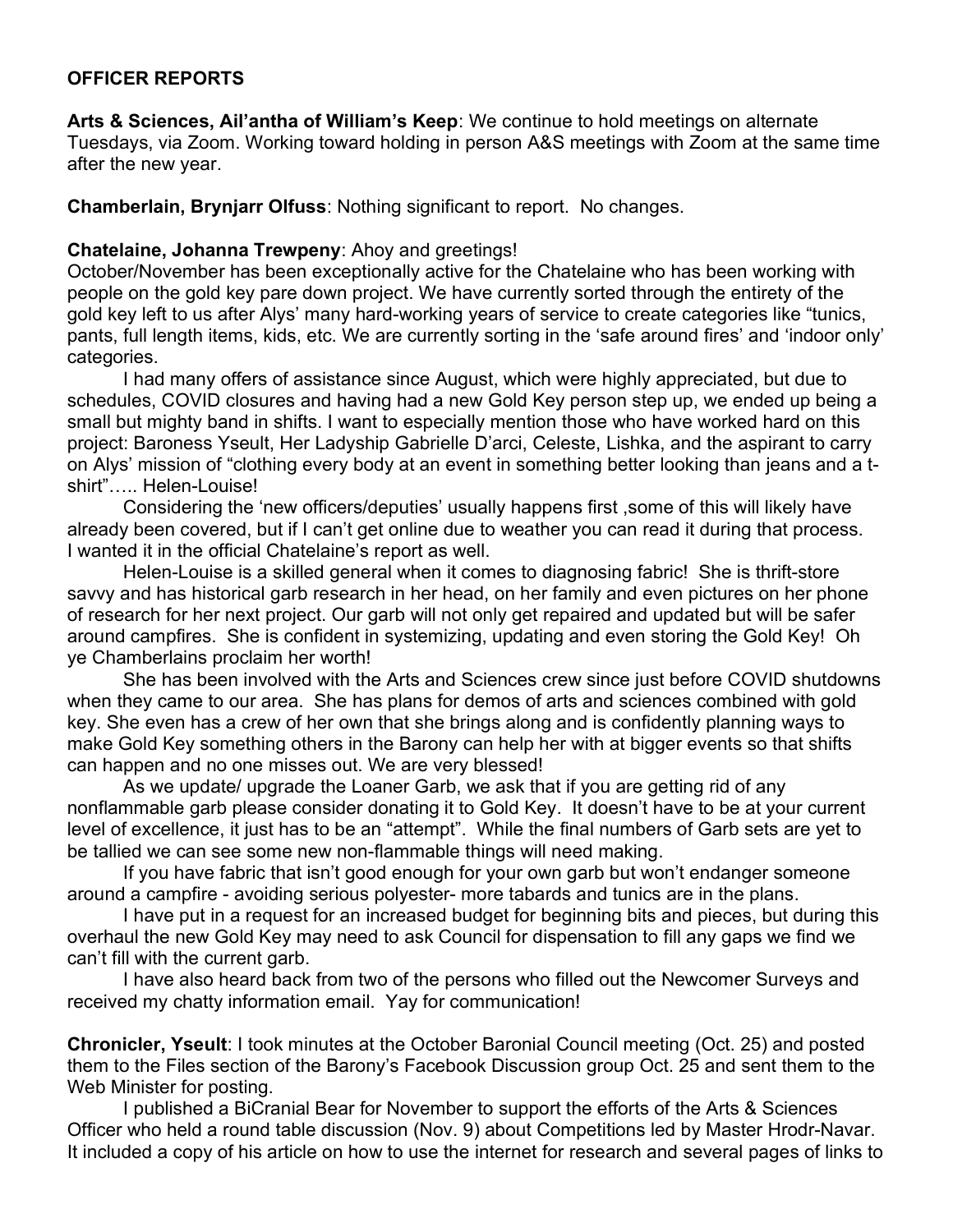research articles of interest to fighters and those with Viking personas. I posted it to the Files section of the Barony's Facebook Discussion group on Nov.. 7; it appeared on the web site a week or so later.

For December I'm planning another BiCranial Bear in support of the A&S meetings that will cover a recipe exchange (Tuesday, Nov. 23) and a December 7 presentation about Food and Festivals of the Roman Empire by Lady Fina MacGrioghair. The idea is to have it on the Baronial Website archives section prior to the Dec. 7 presentation, as that is the one venue from which people who are not members of the Barony's Facebook group can download it.

## Family Activities Coordinator: office is vacant

Herald, Durin: No activities, nothing to report

Lists, Acacia: Nothing to report.

Exchequer, Margaret & Asgerdr: [Below] please find a proposed budget for 2022 for the Barony. Changes requested include a decrease of \$150 for A&S, and in increase of \$200 for Heavy Marshall. I have highlighted those changes, and also highlighted the Offices that have responded as of this report.

Our bank balance as of 11/21/21 is \$12,318.19

The Exchequer signatories for change over of this office are not yet complete due to our need to all re-sign the paperwork, and having challenges coordinating that effort.

| Æ                 | Α                                    | B                                 | C                                     | D                                                | E                   | F                                 |
|-------------------|--------------------------------------|-----------------------------------|---------------------------------------|--------------------------------------------------|---------------------|-----------------------------------|
| 10                | <b>Offices of State</b>              | <b>Officer</b>                    | <b>Budget at</b><br>Beginning of year | <b>Increases in Budget</b><br><b>During Year</b> | <b>Budget Spent</b> | <b>Budget</b><br><b>Remaining</b> |
| 11                | <b>Arts &amp; Sciences</b>           | Aila'ntha of Willliams Keep       | $50.00$ \$<br>Ś                       | $\overline{a}$                                   |                     | Ś<br>50.00                        |
| $12 \overline{ }$ | Chamberlain                          | <b>Brynjarr Olfuss</b>            | 100.00                                |                                                  |                     | 100.00                            |
| 13                | Chatelaine                           | Johanna Trewpenny                 | 100.00                                | $\blacksquare$                                   |                     | 100.00                            |
| 14                | Chronicler                           | Aine Oshehy/ Yseult of Broceliand | 25.00                                 |                                                  |                     | 25.00                             |
| 15                | Exchequer                            | Asgerdr Audsdottir                | 160.00                                |                                                  |                     | 160.00                            |
| 16                | <b>Family Activities Coordinator</b> | <b>VACANT</b>                     | 50.00                                 | $\overline{\phantom{a}}$                         | ٠                   | 50.00                             |
| 17                | Goldkey                              | <b>VACANT</b>                     | 100.00                                | $\overline{a}$                                   |                     | 100.00                            |
| 18                | Herald                               | Durin Oldenmoor                   | 50.00                                 | ٠                                                | ٠                   | 50.00                             |
| 19                | Lists                                | <b>Acacia Griffin</b>             | 50.00                                 |                                                  | ٠                   | 50.00                             |
| 20                | Marshal - Archery                    | Dep Thorholf Egilsson             | 500.00                                | ٠                                                |                     | 500.00                            |
| 21                | Marshal - Armored Combat             | <b>VACANT</b>                     | 100.00                                |                                                  | ٠                   | 100.00                            |
| 22                | Marshal - Cut & Thrust               | Seamus McMorrough                 | 250.00                                |                                                  |                     | 250.00                            |
| 23                | Marshal - Rapier                     | Seamus McMorrough                 | 50,00                                 |                                                  | ٠                   | 50.00                             |
| 24                | Marshal - Thrown Weapons             | Murchadh Monaidh Chroaibhe        | 50.00                                 | $\blacksquare$                                   |                     | 50.00                             |
| 25                | Marshal - Youth Armored Combat       | <b>VACANT</b>                     | 25.00                                 |                                                  | $\blacksquare$      | 25.00                             |
| 26                | Scribe                               | Gillian FitzGilbert               | 75.00                                 | $\overline{\phantom{a}}$                         |                     | 75.00                             |
| 27                | Seneschal                            | Godwyn Reynard                    | 50.00                                 | $\overline{a}$                                   | $\blacksquare$      | 50.00                             |
| 28                | Webminister                          | Tighearnán Cearrbhach Ó Faoláin   | \$300.00                              | $\bf{0}$                                         | $\mathbf{0}$        | \$300.00                          |
| 29                | Total                                |                                   | \$<br>2,085.00 \$                     |                                                  |                     | 2,085.00<br>Ś                     |
| 30                |                                      |                                   |                                       |                                                  |                     |                                   |
|                   | <b>Officers of Court</b>             | Officer                           | <b>Budget at</b>                      | <b>Increases in Budget</b>                       | <b>Budget Spent</b> | <b>Budget</b>                     |
| 31                |                                      |                                   | <b>Beginning of year</b>              | <b>During Year</b>                               |                     | Remaining                         |
| 32                | <b>Baron &amp; Baroness</b>          | Ayla Roth & Evan Dunbar           | Ŝ<br>200.00                           | S<br>٠                                           | $\blacksquare$      | s<br>200.00                       |
| 33                | Regalia Budget                       |                                   | 200.00                                |                                                  |                     | 200.00                            |
| 34                | Total                                |                                   | Ŝ<br>400.00                           | S<br>۰                                           | Ŝ<br>$\blacksquare$ | Ŝ<br>400.00                       |

[Continued below - overlap is due to screen captures] We will vote on the budget at Council, December 27.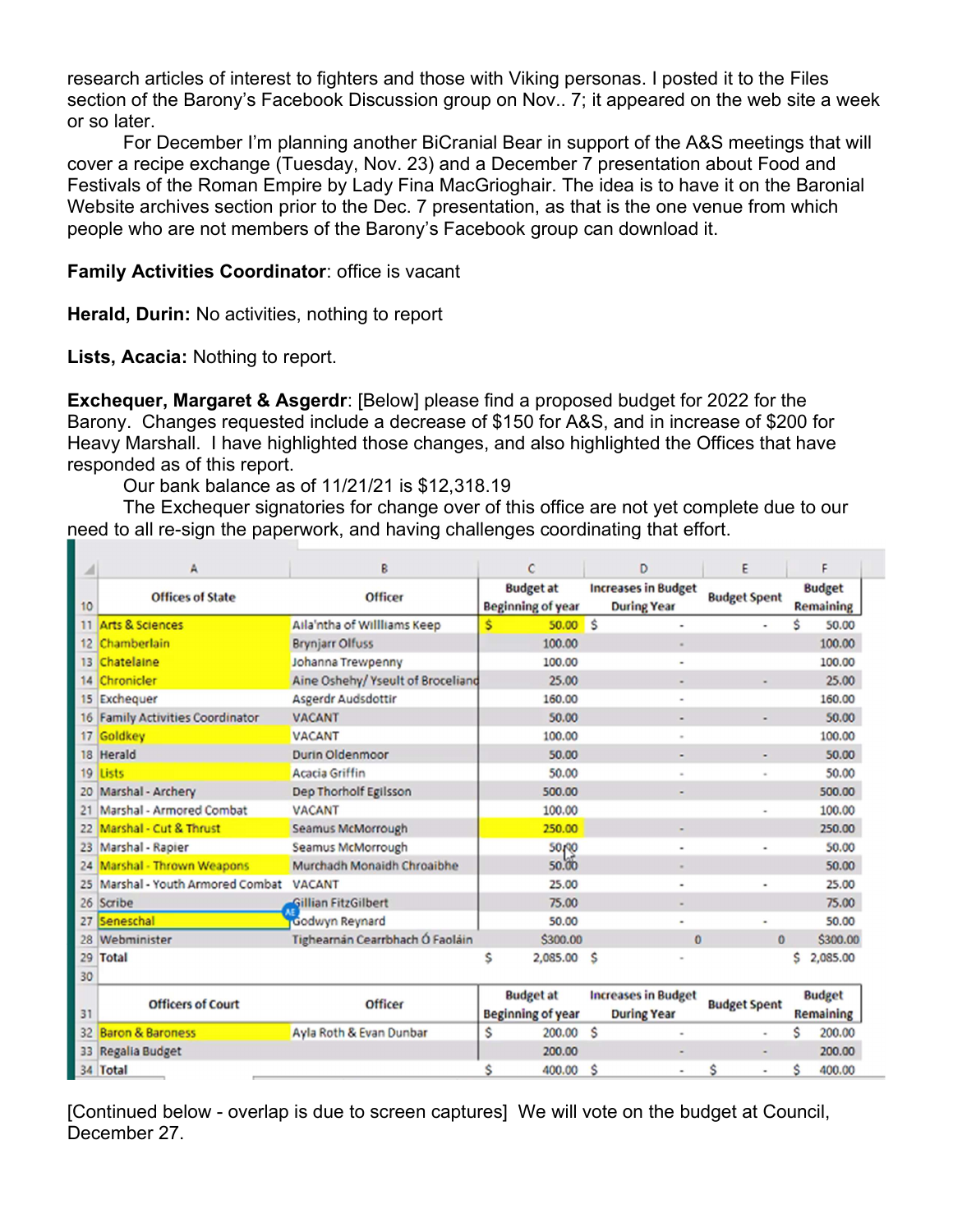|                | <b>Officers of Court</b>  | <b>Officer</b>                   | <b>Budget at</b><br><b>Beginning of year</b> |                                              | <b>Increases in Budget</b><br><b>During Year</b> |                                                  | <b>Budget Spent</b> |                     | <b>Budget</b><br>Remaining |                                   |
|----------------|---------------------------|----------------------------------|----------------------------------------------|----------------------------------------------|--------------------------------------------------|--------------------------------------------------|---------------------|---------------------|----------------------------|-----------------------------------|
|                | 2 Baron & Baroness        | Ayla Roth & Evan Dunbar          | Ŝ                                            | 200.00 \$                                    |                                                  |                                                  |                     | ۰                   | s                          | 200.00                            |
|                | 3 Regalia Budget          |                                  |                                              | 200.00                                       |                                                  | $\sim$                                           |                     |                     |                            | 200.00                            |
|                | 4 Total                   |                                  | s                                            | 400.00 \$                                    |                                                  | ۰                                                | Ś                   | ۰                   | Ś                          | 400.00                            |
| 5              |                           |                                  |                                              |                                              |                                                  |                                                  |                     |                     |                            |                                   |
| 6              | <b>Recurring Expenses</b> | Rate                             |                                              | <b>Budget at</b><br><b>Beginning of year</b> |                                                  | <b>Increases in Budget</b><br><b>During Year</b> |                     | <b>Budget Spent</b> |                            | <b>Budget</b><br><b>Remaining</b> |
|                | 7 Storage Unit            | 12 Months @ \$180.00/Month       | S                                            | $2,160.00$ \$                                |                                                  | $\sim$                                           |                     |                     | S.                         | 2,160.00                          |
|                | 8 Post Office Box         | 1 Year @ \$153.00                |                                              | 154.00                                       |                                                  | ۰                                                |                     |                     |                            | 154.00                            |
|                | 9 Trailer Registration    | 2 Years @ \$116.00 (due in 2021) |                                              | 116.00                                       |                                                  |                                                  |                     |                     |                            | 116.00                            |
|                | 0 Archery Range Biffie    | Up to 7 Months @ ~ \$150/Month   |                                              | 1,050.00                                     |                                                  | $\blacksquare$                                   |                     |                     |                            | 1,050.00                          |
|                | Total                     |                                  | s                                            | 3,480.00 \$                                  |                                                  | ۰                                                | S                   | $\,$                | s                          | 3,480.00                          |
| $\overline{a}$ |                           |                                  |                                              |                                              |                                                  |                                                  |                     |                     |                            |                                   |
|                |                           |                                  |                                              |                                              |                                                  |                                                  |                     |                     |                            |                                   |

# **Marshals**

Armored Combat, Tati Sigurdsson: Not many practices this last month. The couple we had were low in attendance.

Steel Combat & Rapier, Seamus McMurrough: Seamus is now the responsible person for a non-SCA steel fighting practice on Thursday evenings, so he won't be able to attend Thursday night Adiantum fight practice.

Archery, Alan Bowyer: No practices this week. As we slide into winter hibernation, I will start having indoor activities to support archery, such as Repair Night, arrow cresting, or perhaps bow building. Stay tuned.

Thrown Weapons, Murchadh Monaidh Chroaibhe: Practices have been held alternating Tuesdays, 5:00 – 7:00pm, and alternating Saturdays 9:00am – 12:00pm, at the Dexter Range, and are coordinated with Archery practices. After the new year we will adjust again to Tuesday of one week and Saturday of the next, adjusted so as not to conflict with Summits Events.

Practices have been well attended by three to eight people. Scores have been reported and no injuries or accidents have occurred. All required COVID mitigation measures have been observed and compliance reports submitted.

The Baronial Trailer is located in Dexter with all hitch and door locks in place.

Thrown Weapons has been moved into the Barn for all weather – after sunset use. Archery range will be set up on Saturdays as weather allows.

### Youth Armored Combat: office is vacant

Scribe, Gillian FitzGilbert: Settling into the office. Have bought wax, paper, and have painted 3 charters for the Principality.

Seneschal, Godwyn Renard: Has been working with the Kingdom Polling Deputy to set up the Baronial Polling. See the announcement at the end of the minutes.

Web Minister, Tighearnan: A round of updates have been made the the website for the last month's new information. A new post from Their Excellencies is ready to go live after the business meeting.